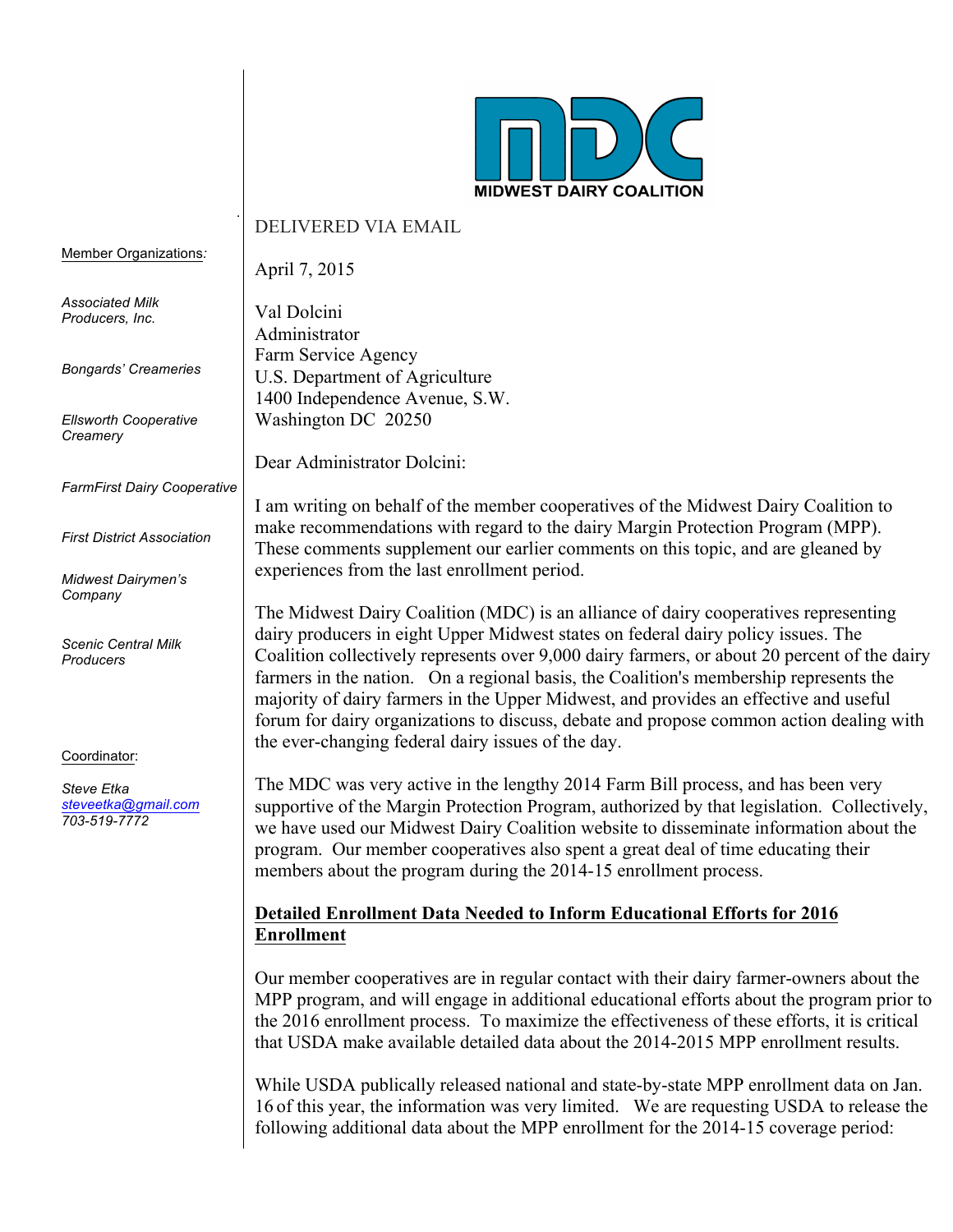1) *Distribution data detailing the extent of buy-up coverage purchased by dairy farmers.* We are requesting distribution data showing the percentage of farmers (nationally and by state) who bought up to the various levels of coverage, from \$4.50 to \$8.00. At this time, we only know the percentage of farmers who bought up without knowing the level of coverage.

2) *Herd size distribution for operations enrolled in the program.* Without this data, it is very difficult to analyze whether farm scale plays a role in program participation.

3) *Updated NASS herd numbers.* The 2014-15 MPP enrollment percentages were presented relative to 2013 NASS herd numbers. It is more accurate for that data to be presented in terms of actual 2014 NASS herd numbers, since the updated NASS figures are now available.

### **Enabling Cooperatives to Deduct MPP Premiums from their Members' Monthly Milk Checks Would Facilitate Enrollment**

A common service dairy cooperatives provide to their member owners is deducting business-related expenses, such as farm insurance premiums, from monthly milk checks. The cooperatives then send those payments to businesses or agencies on behalf of their members.

Prior to the 2014-15 MPP enrollment period, many in the dairy industry urged USDA to allow dairy cooperatives to provide a similar service with regard to MPP premiums. While USDA did not allow for such procedures during the 2014-15 coverage periods, enabling this procedure for the 2016 MPP enrollment would reduce cash-flow burdens for participating farmers and encourage greater participation.

The only premium payment methods USDA has allowed under the MPP rules are for one or two lump-sum payments. This discourages farmers from buying up to higher (more expensive) levels of coverage, especially now that milk prices and margins have fallen significantly from those experienced during the last MPP enrollment period. Simply, dairy farmers' cash flow statements are much tighter.

We believe that Congressional intent is clear with regard to the need to provide farmers with maximum flexibility in premium payment methods. Section 1407(d) of the Agricultural Act of 2014 states:

*The Secretary shall provide more than 1 method by which a participating dairy operation may pay the premium required under this section in a manner that maximizes participating dairy operation payment flexibility and program integrity.* 

In addition, there is precedent for cooperatives engaging with the Farm Service Agency regarding dairy program-related transactions on behalf of their dairy farmer owners. For example, during years when the Milk Income Loss Contract Program (MILC) was in place, many cooperatives provided a similar service. They reported dairy producers' monthly production figures to USDA, since those figures were used to calculate MILC payments.

We strongly believe establishing the procedures to allow dairy cooperatives to deduct MPP premiums from their monthly milk checks, and to remit those payments to USDA on behalf of their members, would provide much greater flexibility for the participating producers. We encourage you to make this change well in advance of the July 1, 2015, start date for the 2016 MPP enrollment period.

If such procedures are established, provisions should be included to allow the participating producer to sign a document with USDA's Farm Service Agency in order to authorize the premium deduction by the cooperative. Procedures for remittance of those premiums to FSA could then be established. If the producer